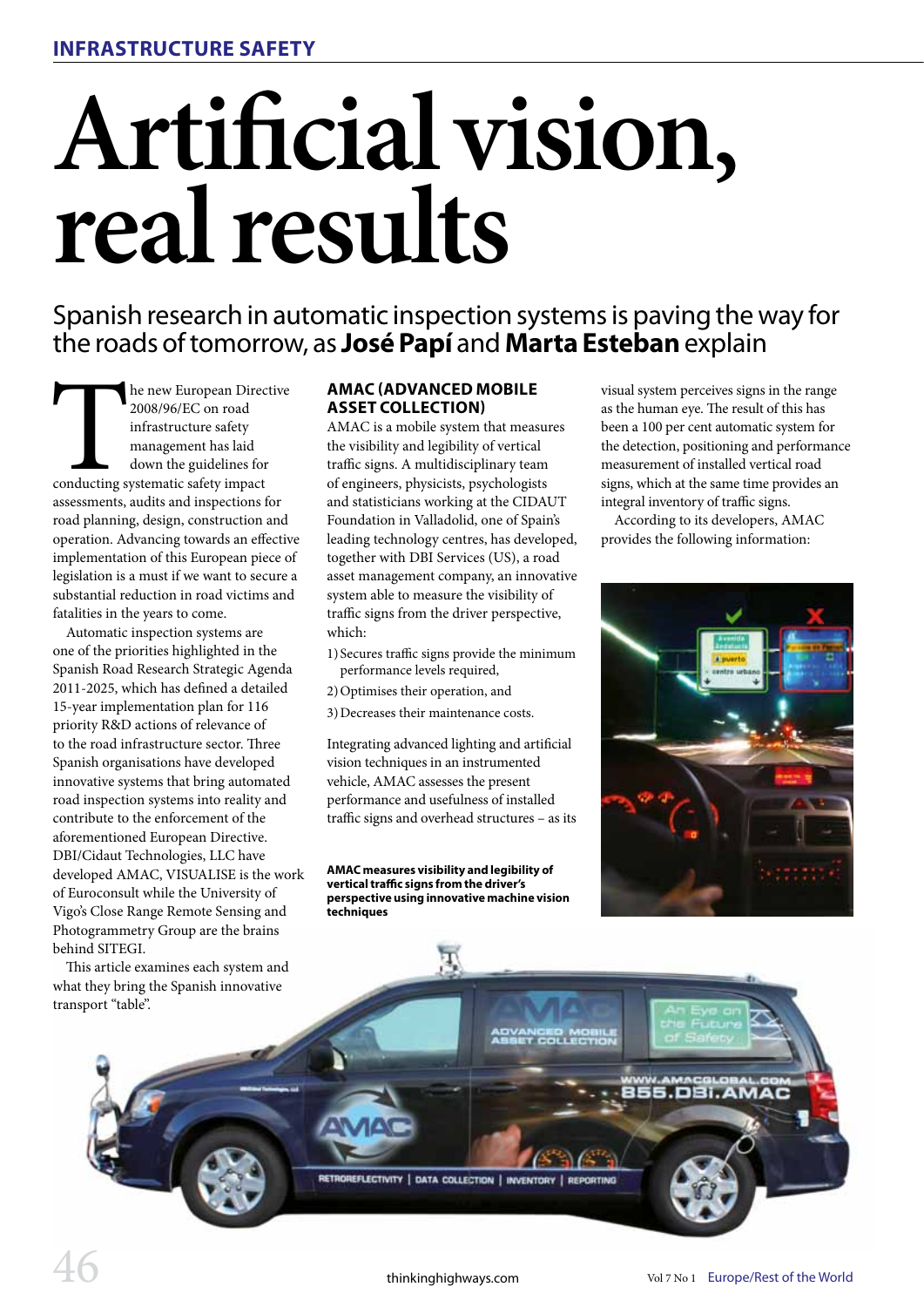*"Three Spanish organisations have developed innovative systems that bring automated road inspection into reality and contribute to the enforcement of the European Directive"*



**VISUALISE automatically assesses road signs and panels**



recently presented both at TRB 91st 2012 Annual Meeting and at the ATSSA 41st Annual Convention & Traffic Expo in the US, and will be demonstrated at Intertraffic 2012 in Amsterdam at the end of March 2012.

# **VISUALISE (Automatic assessment of road signs and panels)**

EUROCONSULT, an engineering consulting firm located in Madrid, and the University of Alcalá de Henares (Madrid), are behind the development of VISUALISE, an intelligent system for the automatic assessment of the night-time visibility of road signs and panels.

The system can measure retroreflection from signs at normal vehicle speeds, and at the same time can take inventories of signs with X, Y and Z co-ordinates.

The difference with the system

described previously is that VISUALISE uses infrared light to obtain the retroreflection of a given sign through radiance measurements. The transformation of radiance into retro-reflection is based on the best approach to a pattern of retro-reflecting material of a sheet 3M© according to the distance and with independence of the irradiance on the sign. This system supposes that, at a 100 meters distance from the sign, the scene is exactly equal to the geometry of laboratory test norm described, being the road configuration irrelevant.

A device for automatic data acquisition from traffic signs and panels, VISUALISE equips a vehicle with a pulsed infrared illumination system, a system of stereoscopic cameras, a GPS, an odometer, a computer mounted on an industrial rack, a data storage system, an event keyboard, and a TFT monitor for viewing results. The infrared illumination system is synchronised with the cameras. This way the infrared illuminator illuminates the road area in alternate images, thereby providing illuminated and nonilluminated pictures.

The key technological innovation of this equipment is that data is acquired dynamically. The system is mounted on a vehicle that travels on roads at normal speed. Valid data can be obtained by vehicles travelling at up to 120 km/h.  $\gg$ 

- • Retroreflectivity and luminance levels of background and legend of post-mounted and overhead signs, regardless of their colour.
- • Sign size, height and distance to carriageway edge.
- • Traffic sign inventory with GPS positional data.
- • Traffic sign national catalogue code as well as traffic sign colour picture.
- • Fully customizable reporting capable of being integrated into existing databases, compatible with all GIS, CAD and online mapping applications.

The system comprises a mobile system for image and data collection, a software for sign detection and calculation of sign performance, and a data management system.

The lighting control is essential to achieve reliable and solid measurements. The lighting technique used in AMAC allows controlling the light emitted, at any particular time, by isolating external disruptions. Mobile data collection is performed during night time, at highway speed and with no need for lane closing, measuring traffic signs in up to three lanes.

Once measurements have been taken, the operator can input the desired thresholds for classifying the inspected signs according to their adequate visibility and legibility to the young, the adult or the elderly population.

## *AMAC validation*

AMAC was tested in August 2011 by the Texas Transportation Institute in the US. A set of different blind tests was performed and the results showed that AMAC was at least as accurate as a hand-held retroreflectometer and its repeatability was higher – as it takes continuous instead of individual measurements. According to José Miguel Perandones, AMAC Marketing Director at CIDAUT/ DBI Technologies, "AMAC is the most cost-effective approach for traffic signs' maintenance".

The AMAC technology has been